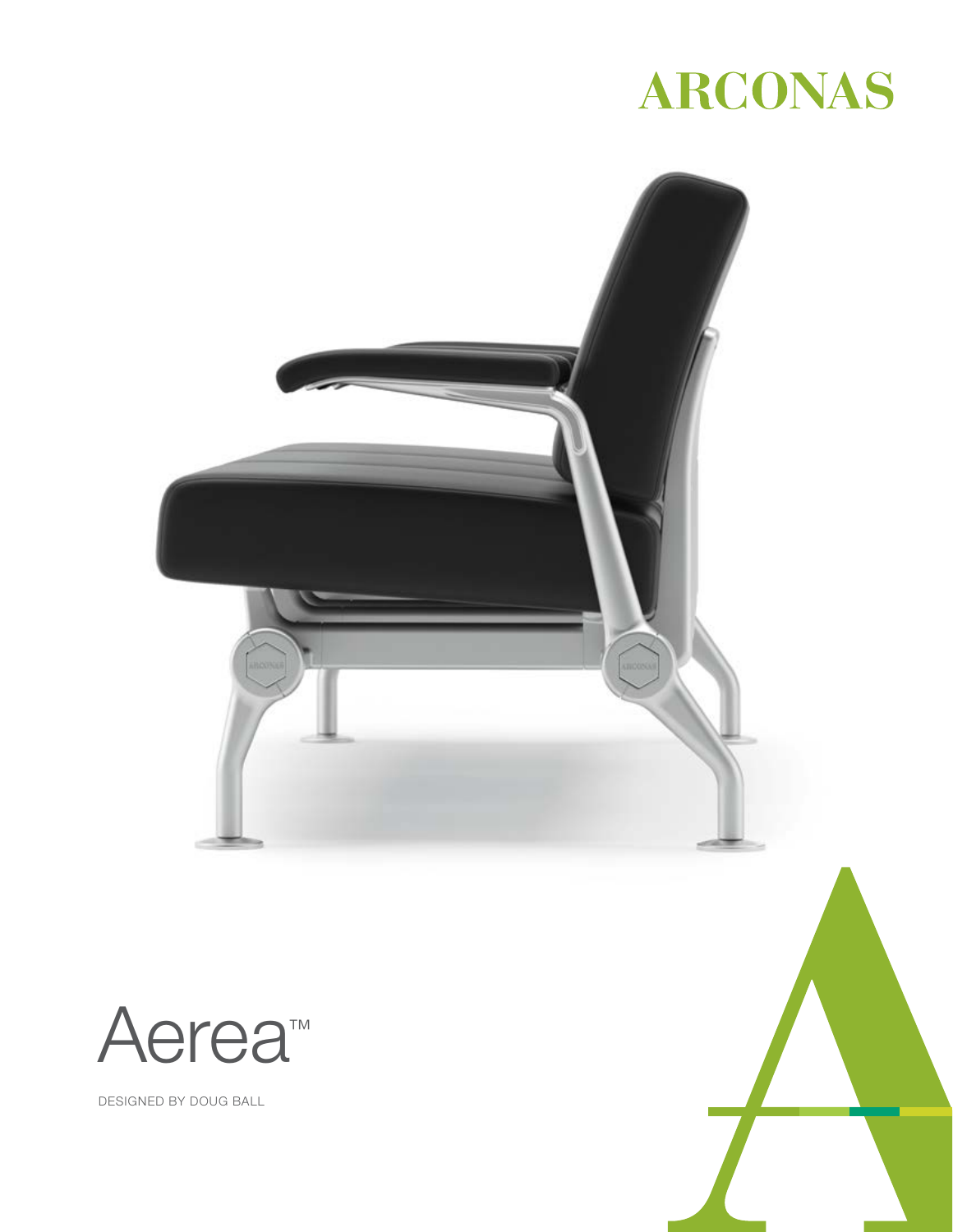



 $\rm Aera$  erea multi-purpose lounge seating, created for Arconas by renowned designer Doug Ball, offers you the perfect blend of durability, design flexibility, and comfort. Combine seat, arm, table and beam length options to create configurations that personalize your space. Choose from a range of fine finishes and premium fabrics to suit your taste, decor and location. From busy waiting areas to corporate lounges, you can tailor Aerea to meet your needs. Aerea enables you to create attractive spaces where visitors enjoy unsurpassed comfort no matter the setting or the length of their wait.



#### Aerea: An environmentally friendly seating solution

We designed Aerea to meet our high environmental standards. Aerea's seats and backrests are made from injected, moulded, fire-retardant, high-resiliency urethane that's CFC-free and low-VOC. Up to 20% of the foam we use is made with BiOH® polyols–an environmentally friendly soy-based petroleum substitute.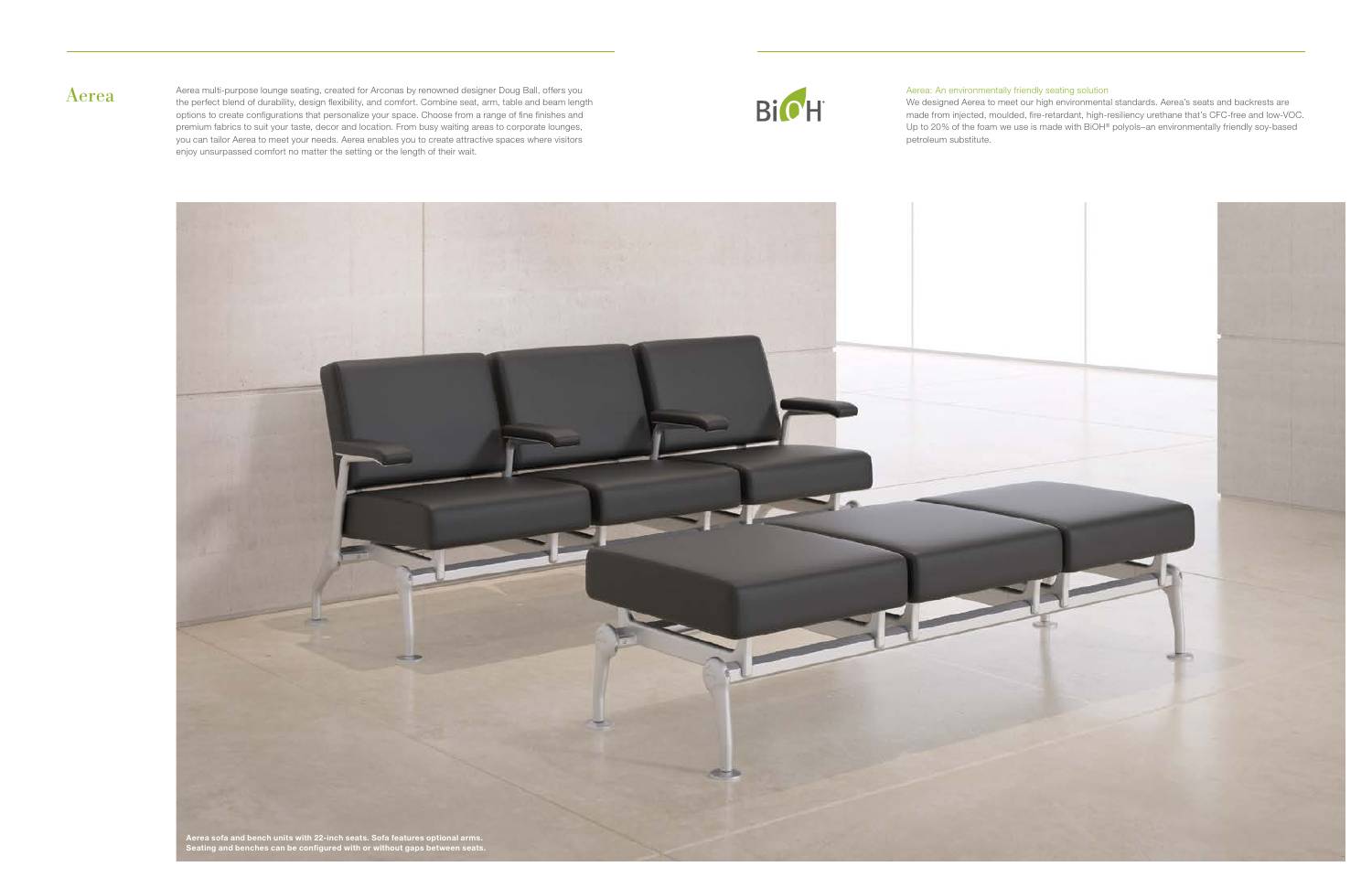

### Lounge Collection

Custom Design Your Own

Aerea lounge seating is available in standard armchair, loveseat and sofa configurations. Ottoman, two- and three-seat bench units and a coffee table are also available. Silver frame finish enables Aerea seating to easily fit into modern interiors.

Aerea's highly flexible, component-based system allows you to create custom seating configurations that meet your needs. Combine different seat widths, arms, tables, and other options to suit your specific requirements for comfort capacity and personal space.

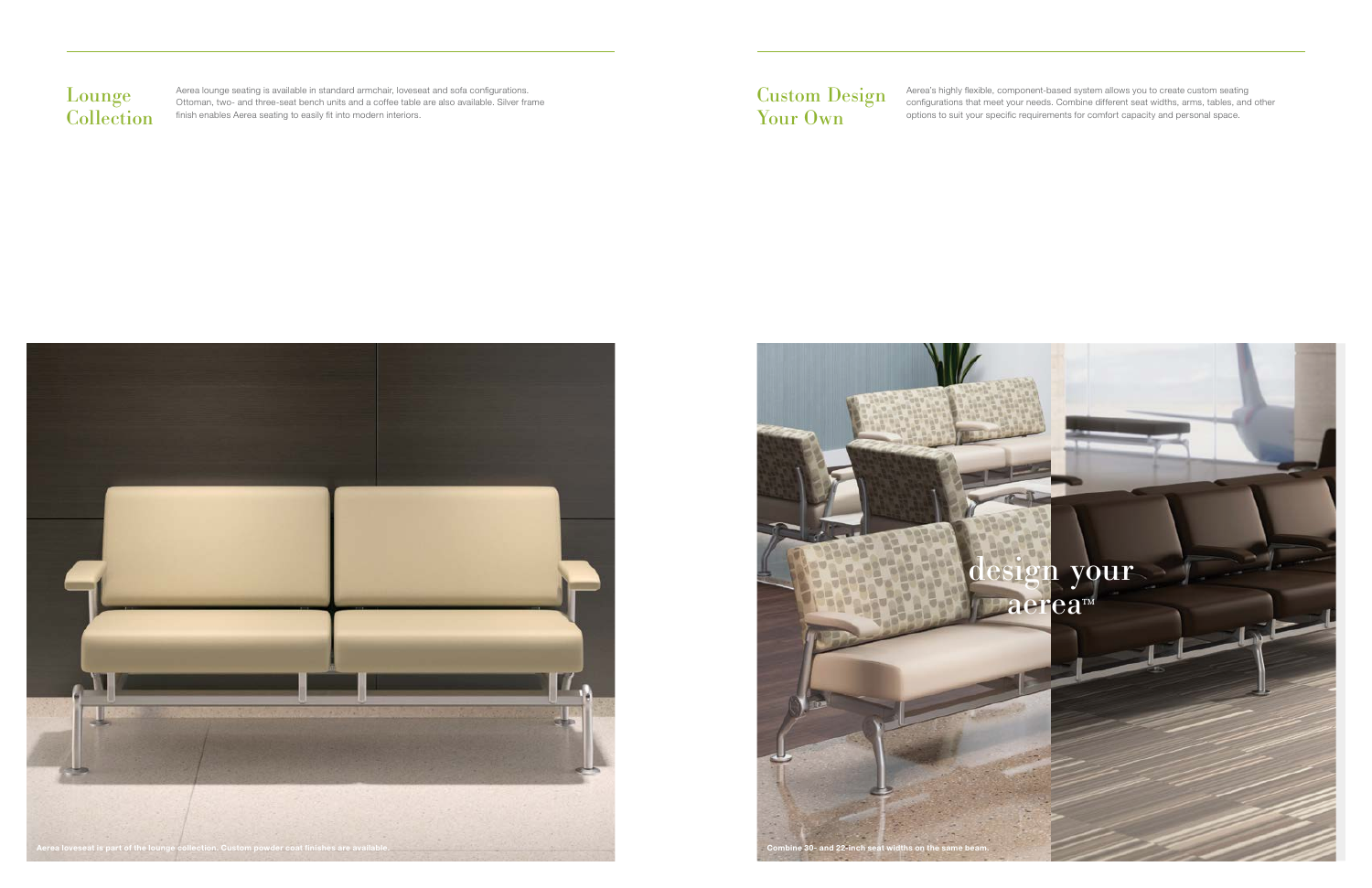$\rm{Healthcar}$  Aerea was designed with the healthcare sector in mind. Aerea's versatile system allows you to create  $\rm{Headr}$ designed specifically for healthcare environments – make Aerea an excellent, easily maintained choice for any healthcare facility. Robust seat cushions and ergonomic design help make those potentially long waits easier for patients, family members and other visitors.

> Aerea components are specifically designed to provide outstanding comfort and support in bariatric care applications.

> > . Hospital Lobbies & Lounges . Emergency Waiting Areas . Clinics & Offices . Pharmacies







Sweep-through cushions for easy maintenance

Thick cushions offer extra comfort and support



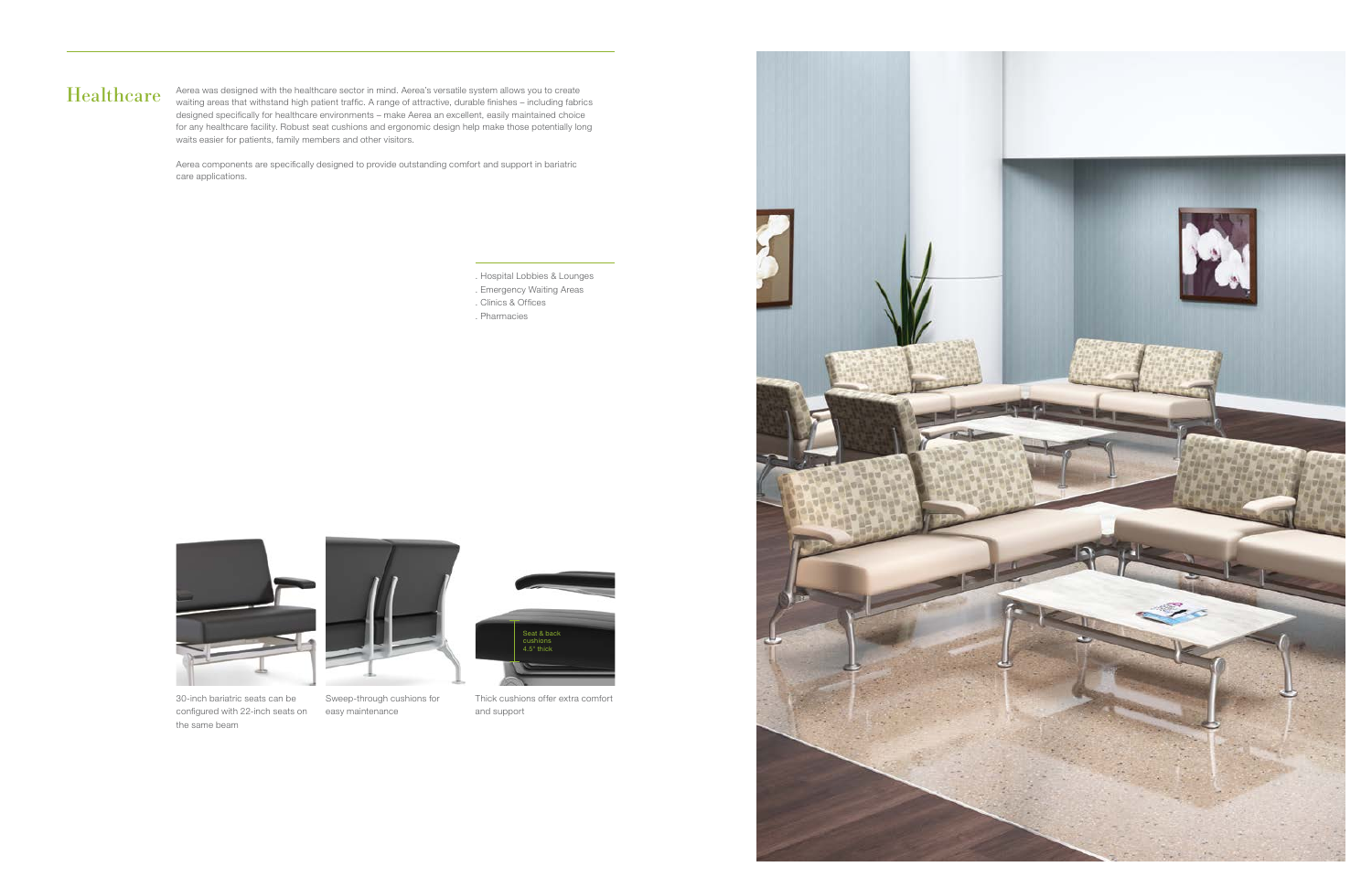

### Public Waiting Areas

Aerea's versatile design fits into any corporate or institutional setting, offering clients and visitors VIP comfort as they prepare for their next important meeting. Optional inPower™ Flex modules allow them to recharge their phone, tablet or laptop while they wait. Aerea seating adds high style to any public waiting area, while its durability makes it an excellent investment.

Choose woven textiles, faux leather or leather upholstery Wood veneer tabletops in maple, oak and walnut (above)

Tabletop upgrades include solid surface and granite

. Lobbies . Lounges . Reception Areas





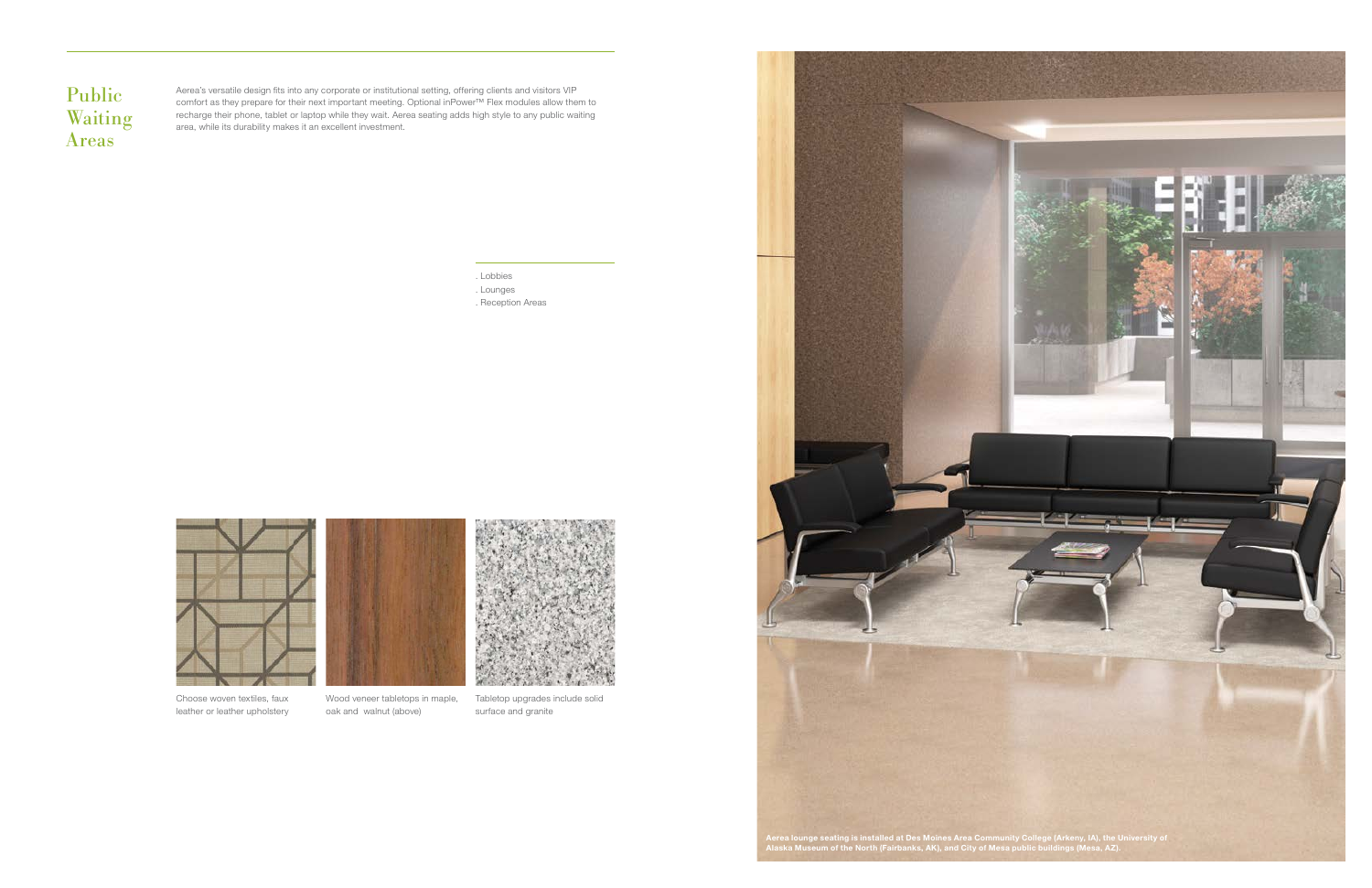inPower™Flex below 13-inch intermediate table

Cantilever arm with upholstered or urethane arm pad



Wall-saving back legs

### Passenger **Terminals**



Aerea seating is ideal for demanding high-traffic passenger terminal environments, with lumbar support and thick cushions to put travellers at ease. Choose 22-inch seats to maximize seating capacity in hold rooms, or 30-inch seats to provide more comfort and personal space in lounge areas and post-security recomposure zones. Add optional power components such as inPower™ Flex modules to allow travellers to charge their devices while they wait.

Aerea's open design also provides security personnel with clear sight lines under seats. Seats and backs are secured to the beam independently and can be easily replaced without disassembling the entire unit.

> . Airports . Hold Rooms . VIP Lounges . Rail & Bus Stations . Cruise & Ferry Terminals